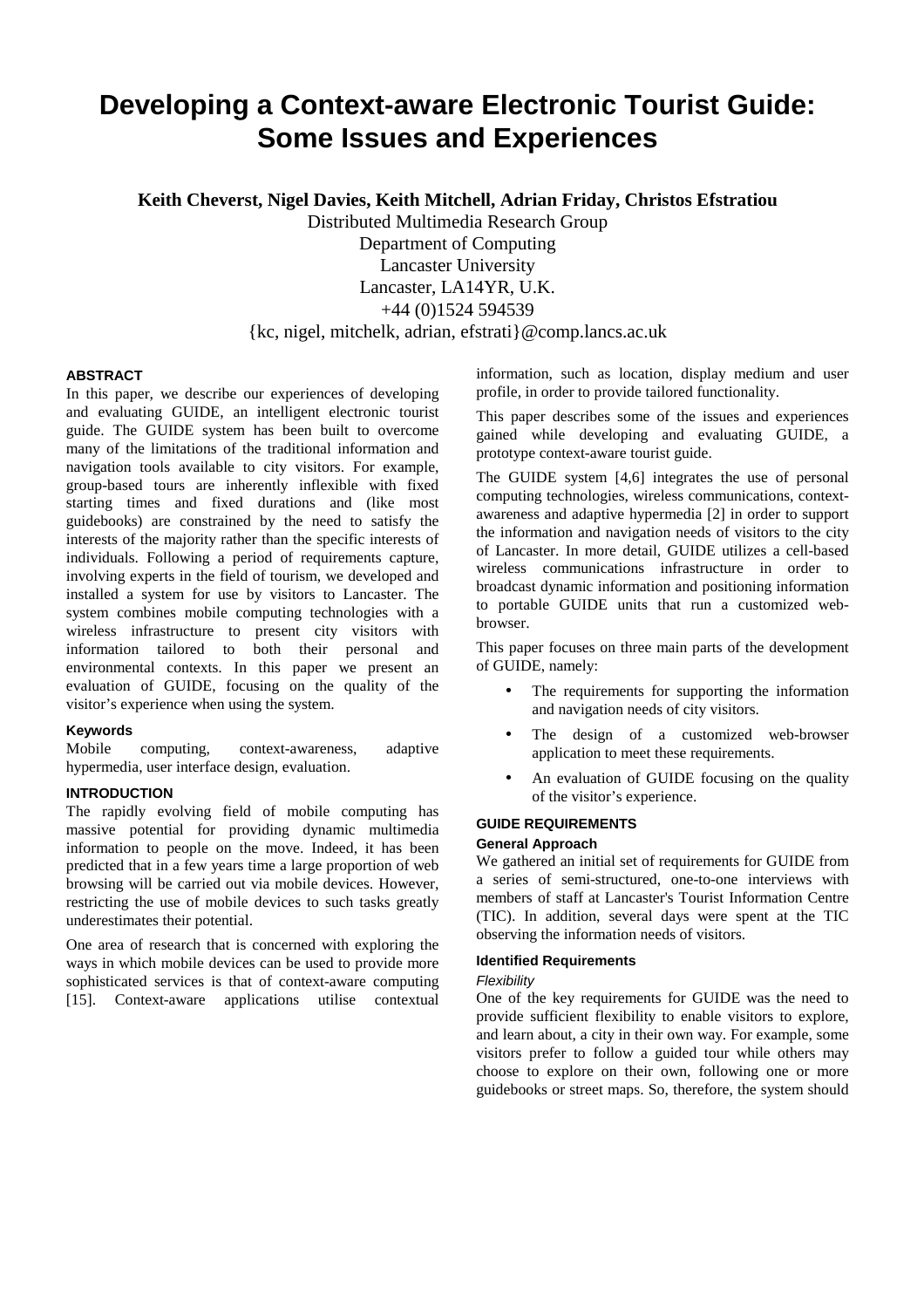be capable of acting as an intelligent tour guide or as a richly featured guidebook depending on visitor's needs.

It is also important that the system enables visitors to control their pace of interaction with the system. For example, visitors should be able to interrupt a tour in order to take a coffee break whenever they desire. In addition, a visitor should not feel overly pressured by the system to leave an attraction prematurely.

#### *Context-Sensitive Information*

A further requirement was that the information presented to visitors should be tailored to their context. There are two classes of context that should be used, namely personal and environmental. Perhaps the most significant piece of personal context is the visitor's interests, e.g. history or architecture. Other examples of personal context that should be used include: the visitor's current location and any refreshment preferences they might have. Examples of environmental context to be used include: the time of day, and the opening times of attractions. When creating a tour of the city, GUIDE should use both personal and environmental context to create a suitably tailored tour.

Context should also be used when presenting information to the city visitor. For example, information should be presented in a way that is suitable given the age and technical background of the visitor and their preferred reading language. Context should also be used to adapt the presentation of information depending upon the information that the visitor has already seen. For example, if a visitor makes a return visit to a landmark then the information presented should reflect this fact, e.g. by welcoming the visitor back. Oberlander [12] uses the term *coherence* to describe the notion of tailoring the presentation of information based on what the user has already seen.

## *Support For Dynamic Information*

During our study we found there to be a significant requirement for the support of dynamic information. Such information should be made available to visitors whenever their context deems this to be appropriate. For example, consider the hypothetical scenario in which a visitor touring the city has expressed a particular interest in Lancaster castle. When starting their tour, the castle was closed to the public because the courtroom, situated within the castle, was in session. However, because the court session finishes early the visitor should be notified that the castle is now open to the public.

#### *Support for Interactive Services*

Studying tourist activities in Lancaster revealed that a surprising number of visitors make repeat visits to the TIC, often during the course of a single day. In most cases this is because they either wish to ask a member of staff a specific question or they need to make use of a service offered by the TIC, most commonly the booking of accommodation. In order to help alleviate the need for visitors to walk back to the TIC to ask a question the system is required to support some form of electronic messaging service. In addition, the system should also enable visitors to make accommodation bookings without having to return to the TIC.

#### **THE DEVELOPMENT OF GUIDE**

The GUIDE system is based on a distributed and dynamic information model that is disseminated to hand-held GUIDE units using a cell-based wireless communications infrastructure.

## **Selection of the Hand-held GUIDE Unit**

We considered a wide range of end-systems for use in GUIDE, including pen-based tablet PCs and PDAs, and finally selected the grayscale transflective version of the Fujitsu TeamPad 7600 [8] as illustrated in figure 1.



Figure 1: The GUIDE end-system.

The unit measures 213x153x15mm, weighs 850g and is based on a Pentium 166 MMX processor. It has a battery life of approximately two hours (driving the wireless networking card) and is readable even in direct sunlight.

## **Wireless Communications Infrastructure**

The cell-based wireless communications infrastructure used to broadcast both location and dynamic information to mobile GUIDE units is shown in figure 2.



Figure 2: The GUIDE communications infrastructure.

In more detail, the city contains a number of WaveLAN cells, which conform to the IEEE 802.11 standard. Each cell provides a shared bandwidth of 2 Mbit/s and is supported by a GUIDE server. The fact that WaveLAN cells can be relatively large (up to 300m in diameter depending on the layout of buildings) means that GUIDE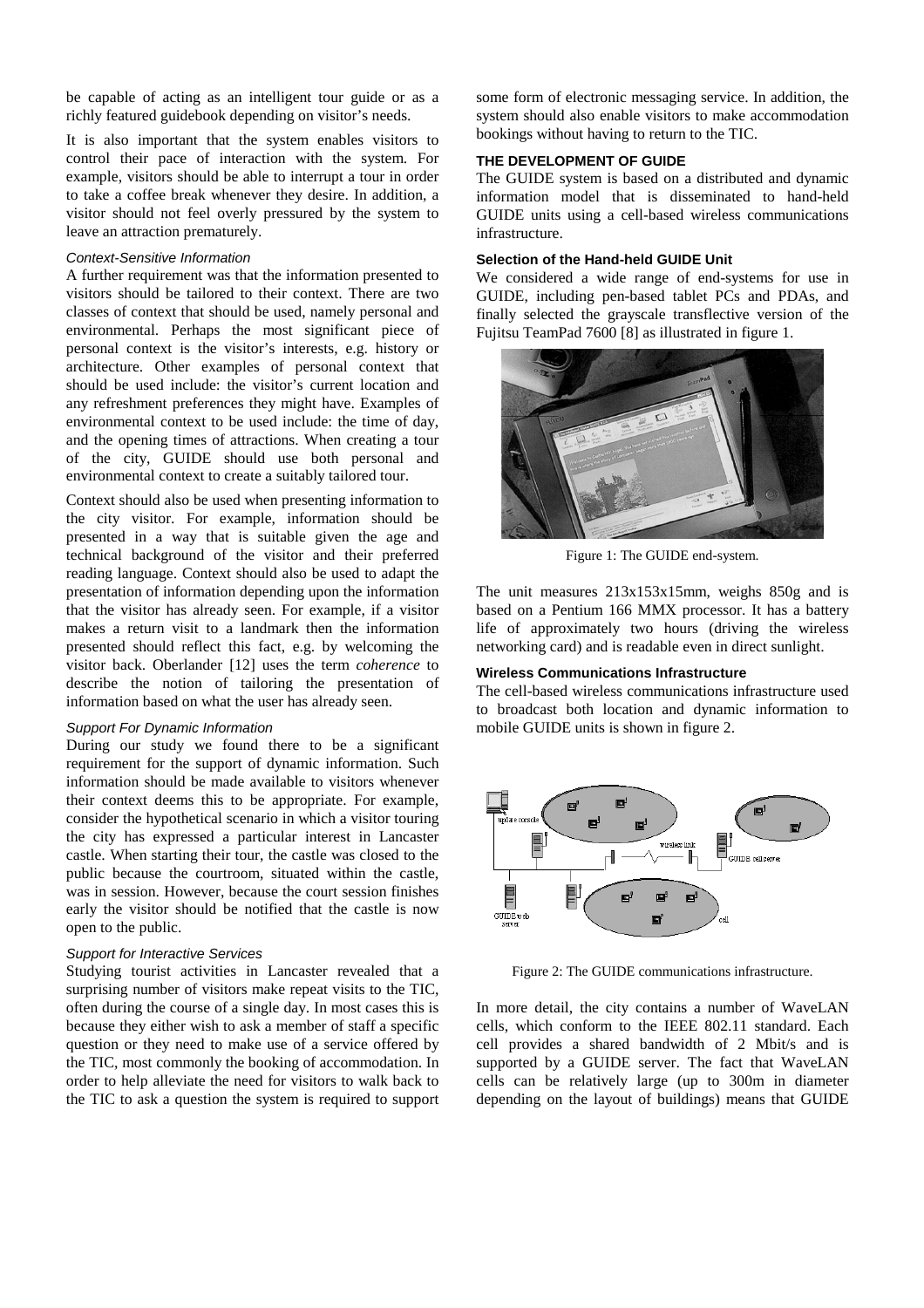servers may have to support a potentially large number of GUIDE units. It was, therefore, decided that some form of broadcast based approach to data dissemination should be used for transferring information to the portables units.

## **Obtaining Positioning Information**

In the current system, portable GUIDE units obtain positioning information by receiving location messages that are transmitted from strategically positioned base stations. We adopted this approach rather than one based on Differential Global Positioning System (DGPS) techniques for two reasons. Firstly, the approach requires no additional hardware and secondly because in a built up area it is often not possible to 'see' a sufficient number of satellites to obtain accurate positioning. However, using this approach does result in a lower resolution of positioning information.

## **The GUIDE Information Model**

The GUIDE system required some form of information model in order to represent the following types of information:

- Geographic information.
- Hypertext information.
- Active components that can react to events.

Existing models are inadequate for representing all of the aforementioned information types [6] and so we designed a purpose built information model (figure 3).



Figure 3: The GUIDE information model.

The information model manages the requirement for representing geographic information by including special navigation point objects. These can be used in conjunction with location objects for determining the best route between a source and destination location. One example of a location object is the city's castle. This object contains state representing various attributes, e.g opening times, and also contains hypertext links to related information.

Each GUIDE unit is able to locally cache parts of the information model and is therefore able to operate even when disconnected from the network. However, during periods of disconnection the cached information model can become stale which could result in out of date information being presented to the visitor.

## **APPLICATION AND USER INTERFACE DESIGN**

The user interface to GUIDE is based around a modified browser metaphor. This decision was made on the basis of the growing acceptance of the web and the increasing familiarity of the browser metaphor as a tool for interaction. We hoped that positive transfer from the use of common web browsers would help make the system both easy to use and easy to learn for users with previous web experience. However, we also wanted to ascertain the extent to which the basic metaphor would be appropriate for the task of supporting the additional functionality required by GUIDE. In addition, we wanted to investigate the extent to which differences and inconsistencies with the standard would prove confusing to users.

In order to use GUIDE a visitor must first enter some personal details, such as their name, interests and preferred reading language. Having entered these details they are presented with the screen shown in figure 4.

| <b>GUIDE - Evaluation</b>                                                                                                                                                                                                                                                    |  |  |  |  |  |  |
|------------------------------------------------------------------------------------------------------------------------------------------------------------------------------------------------------------------------------------------------------------------------------|--|--|--|--|--|--|
| <b>Application</b><br><b>Bookmark</b><br><b>Evaluation</b><br>Log                                                                                                                                                                                                            |  |  |  |  |  |  |
| 戶<br>⇔<br>i<br>$\Leftarrow$<br>х<br>$\frac{1}{2}$ M<br>$\mathbf{M}$<br>Back<br>Stop<br>Refresh<br>Forward<br>Info<br>Map<br>Help<br>Locator                                                                                                                                  |  |  |  |  |  |  |
| <b>Welcome to Lancaster Keith</b>                                                                                                                                                                                                                                            |  |  |  |  |  |  |
| Thanks for choosing me as your Guide to Lancaster. You can find<br>information on the city by pressing any of the buttons at the top of my<br>display. If you would like me to construct a tour for you then press the<br>button labelled 'tour' at the bottom of my screen. |  |  |  |  |  |  |
| If you need help at any time please don't hesitate to ask me by pressing the<br>Help button.                                                                                                                                                                                 |  |  |  |  |  |  |
| Your location cell.<br>Tour Guide / Route Guidance<br>Interactive Senrices<br>The Tourist Information Centre<br>Change<br>Repeat<br>Show<br>Last<br>Next<br>A<br>Status<br>Tour<br>Instruction<br>Instruction<br>Message<br>Tickets<br>Currently receiving location updates  |  |  |  |  |  |  |

Figure 4: Welcoming the visitor to GUIDE.

In order to help the system appear more approachable to visitors we have attempted to give GUIDE a friendly personality. This decision was based on the observation [14] that, in general, novice users will find a computerbased interactive system more approachable if it is perceived as having a polite and friendly personality.

At this point, visitors have the flexibility to explore and retrieve information about the city using their own preferred methods (a requirement described in the 'Identified Requirements' section).

In more detail, the visitor can touch an appropriate button in order to perform one of the following tasks:

- Information retrieval.
- Navigation of the city using a map.
- Creating and then following a tour of the city.
- Communicating with other visitors or the TIC by sending a text message.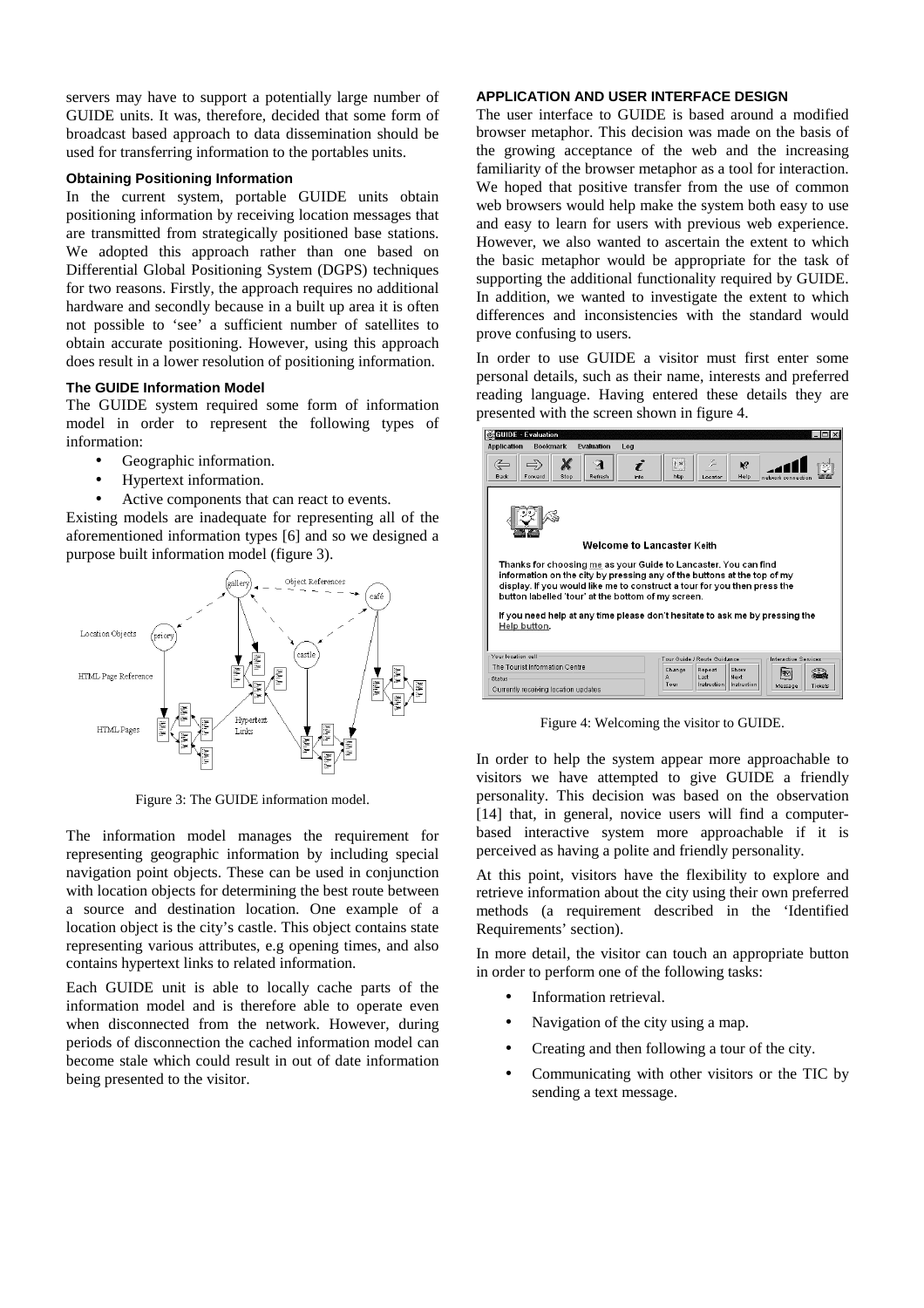• Booking accommodation.

Alternatively, the visitor could simply head off to explore the city and resort to using the facilities provided by GUIDE as and when required. The ways in which the visitor can request information, navigate the city using a map or create and follow a tour of the city are described in the following three subsections.

## **Information Retrieval**

Touching the info button enables the visitor to ask their GUIDE for information. More specifically, the visitor is presented with six choices for obtaining information as shown in figure 5.



Figure 5: Choices for accessing information.

The first two options are context-sensitive in that they both lead to the presentation of information based on the visitor's current location. In particular, the second option is available in order to allow the visitor to query GUIDE in much the same way as they might query a person with local knowledge of the area. When choosing this option the visitor is shown thumbnail type pictures of things nearby with associated textual descriptions and links.

The latter three options allow the visitor to request information that is not connected with the current location. An earlier version of the GUIDE system did not support these three options but instead constrained the visitor's search for information by trying to pre-empt those specific pieces of information that we believed would be of interest to a visitor at each and every location. This was achieved by providing only a limited collection of hypertext links on every page. A series of initial trials revealed that this method for enabling users to access information was unsuitable. During the trials, visitors would, on occasion, became frustrated when the system did not provide the appropriate hypertext link for accessing specific information.

On a more general point, our experience with this aspect of the GUIDE system has taught us that designers of this kind of context-aware system should be careful not to be over

zealous when deciding how to constrain information provided by the system based on a certain context.

## **Navigation Using a Map**

The GUIDE system supports visitors wishing to navigate the city by enabling them to choose between viewing an overview map of Lancaster or a map of the local area.

At an early stage in the project we discussed whether or not the system should present maps because of the apparent sufficiency of providing succinct location-aware directions. However, from early trials with the system it soon became clear that a significant portion of visitors want to view a map at some point in their visit.

## **Creating and Following a Tour of the City**

On touching the 'Create A Tour' button the visitor is asked to select those attractions that they wish to visit on their city tour. In more detail, the visitor is presented with various categories, such as 'Historic' and 'Recreation', from which to choose attractions. However, one of the problems with asking the visitor to choose attractions is that he or she does not necessarily appreciate what is special in a given town. For this reason, GUIDE provides a 'Popular Attractions' category that contains such special attractions.

When creating a tailored tour the system currently takes into account the following factors:

- The opening and closing times of the requested attractions.
- The best time to visit an attraction, e.g. avoiding opening time if there is often a queue.
- The distance between attractions and the most aesthetic route between them.

Once a tour has been created, the visitor can request GUIDE to navigate them from one attraction to the next by clicking on the show next instruction button.

It is important to note that the recommended ordering of the tour can change dynamically. This can occur when a visitor stays at a location longer than anticipated or if one of the attractions announces that it will close early. The system regularly calculates whether or not the current order for visiting the remaining attractions is appropriate given current time constraints.

The visitor can either agree to be taken to the next attraction recommended by GUIDE or override this recommendation by selecting a different attraction to be the next destination. The system provides this choice in order to prevent the system behaving in an overly authoritarian manner. It does, after all, seem reasonable to allow a visitor to delay their current tour and get directions to the nearest café instead.

However, providing this flexibility involved a significant increase in interface complexity and this part proved most difficult to visitors (see evaluation results).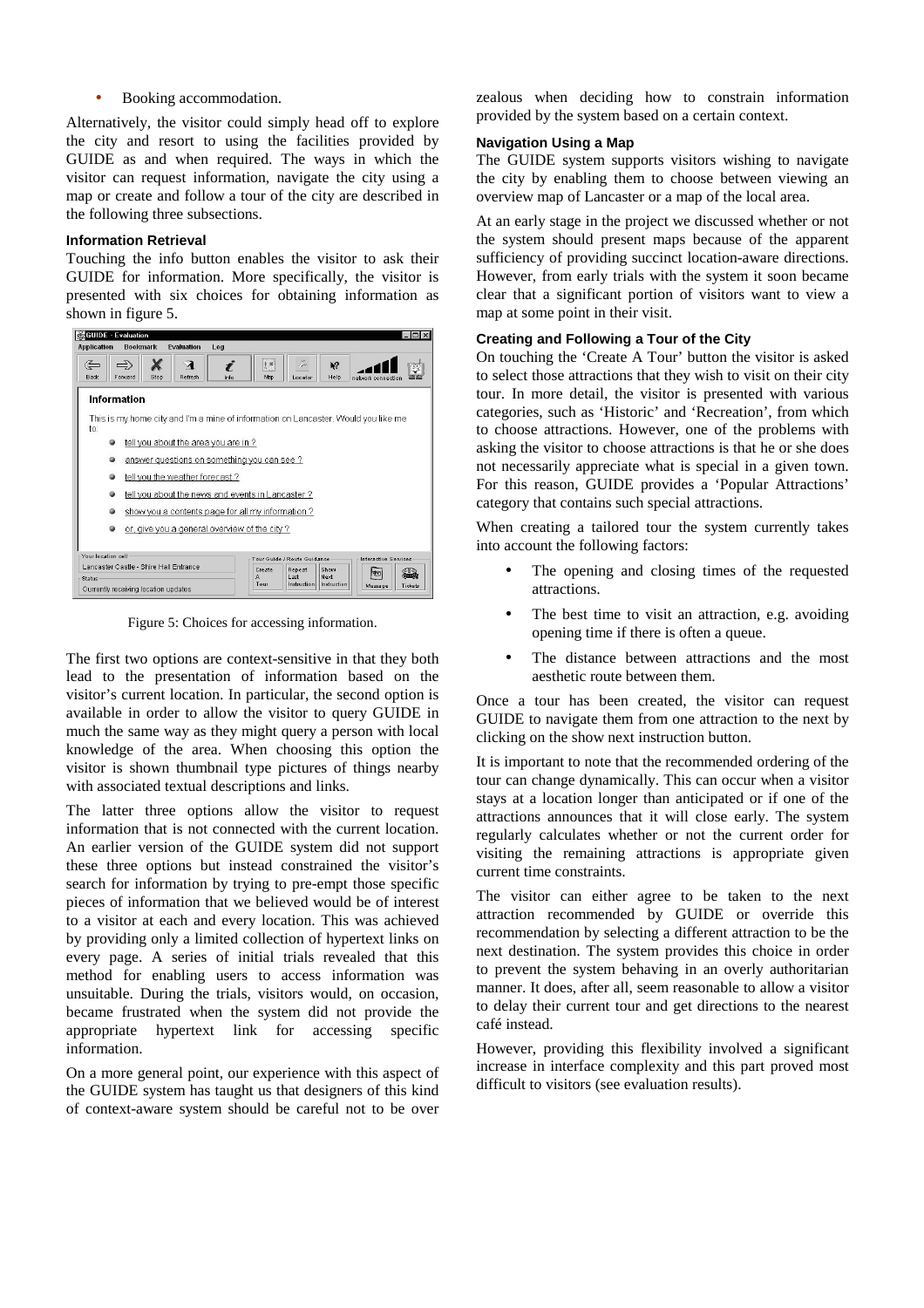Having asked the system to 'take me there' the visitor is presented with some directional information.



Figure 6: The presentation of navigation information.

The screen-shot (figure 6) illustrates the visitor being presented with succinct but detailed directions to their next location in their tour. In addition, the visitor is shown information on their current location, i.e. the gateway to the castle, and a hypertext link is available should the visitor wish to find out more information.

#### **Providing an Awareness of Disconnected Operation**

The current way in which the GUIDE system is engineered, i.e. using a cell-based communications infrastructure, results in situations where the mobile GUIDE unit does not have network connectivity. The fact that GUIDE units can cache large parts of the information model locally enables much of the system's functionality to remain available throughout periods of disconnection. However, disconnected operation clearly affects other aspects of GUIDE functionality such as location information, the messaging service, access to interactive services, e.g. ticket booking, and the reception of dynamic information.

Our key concern was that the system could appear unpredictable to visitors during periods of disconnection and that this would adversely affect their trust of the system. To help alleviate this problem, the user interface to GUIDE has been designed to encourage the user to form a suitable mental model of the system, i.e. one in which the functionality of the system is not static but dependant on whether or not wireless connectivity is currently available. This is achieved by providing the user with an appropriate level of mobile-awareness [3] to enable them to appreciate the affect of changes in connectivity on the system.

In more detail, we decided to incorporate a metaphor into the GUIDE user interface that would provide visitors with feedback regarding the current state of connectivity and also encourage them to associate this with available functionality. To choose a suitable metaphor, we considered how connectivity feedback is provided on mobile phones. The user of a mobile phone is given feedback of their current connectivity in the form of 'bars of connectivity'

and when a user receives no bars of connectivity they expect limited functionality, i.e. the inability to send or receive calls.

In addition to the 'bars of connectivity' icon, the user interface also provides visitors with an awareness of the state of location updates. This is achieved using two text message boxes (positioned at the bottom-left of the display) one of which is used to state the visitor's current (or last known) location whilst the other provides feedback regarding the reception of location information.

The fact that the user interface is based on the direct manipulation paradigm implies that only buttons that actually do something should appear active. For this reason, we chose to 'grey-out' the ticket-booking icon when the facility is unavailable due to disconnection. We had also considered disabling the messaging icon when operating in disconnected mode, but instead chose to modify the messaging dialogue box to state that the message being composed would not be sent until on-line operation was resumed. We chose this approach to enable visitors to compose messages when out of communications coverage (a facility also common on mobile phones).

## **EVALUATION BY EXPERT WALKTHROUGH Approach**

The reason for evaluating the GUIDE system by expert walkthrough was to provide a crude first pass evaluation of the system's usability prior to its use by visitors.

Four experts, with backgrounds spanning user-centered design and computer supported learning, were asked to test the full range of GUIDE functionality for a period of approximately one hour. Experts were asked to use a talkaloud protocol while using the system and were then interviewed and asked to criticize the system.

## **Findings**

The expert walkthroughs revealed a number of problems with the system as described below.

- The button layout should be consistent with that of other browsers. This was fixed for the prototype used in the field trial.
- Animated feedback should be given to signify when a page is downloading. This was included for the prototype used in the field trial.
- The information button should be increased in size in order to encourage its use when the user may otherwise feel under encompassed. This adjustment was made for the field trial prototype.
- The system should learn the walking pace of the visitor and adjust the tour times appropriately.
- The presentation of lists of attractions, e.g. nearby attractions, should be adapted such that attractions already visited are moved further down the list.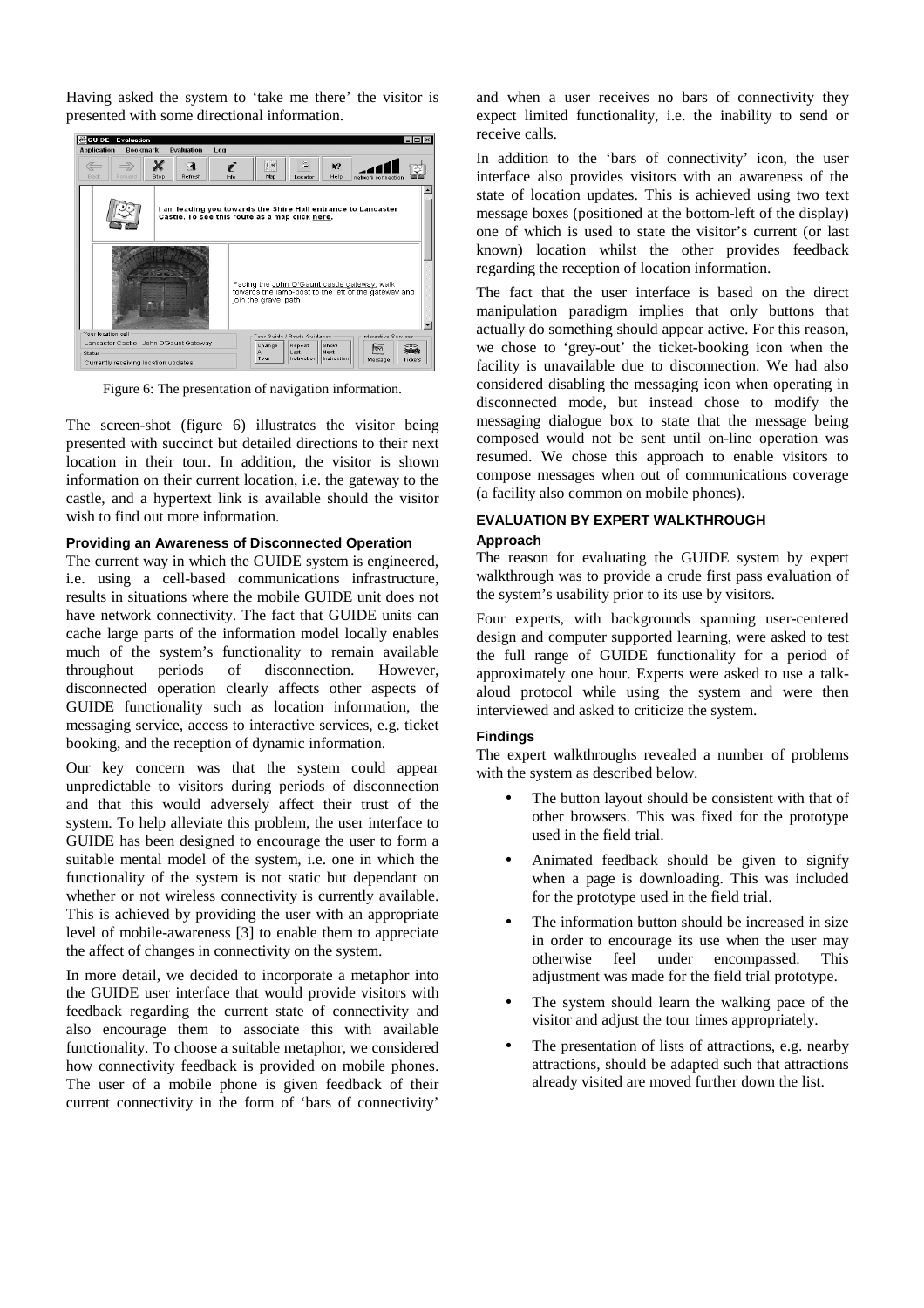- The visitor should be given some notion of how much information is still to be viewed on a particular topic and how much remains unseen.
- It can be difficult to select hypertext links using the touch sensitive screen. This was partially remedied by increasing the font size used.
- The existence of back and forward buttons and buttons for requesting to view the next or previous navigation instruction can be confusing because of the apparent semantic overlap. This was partially solved by graying-out the back and forward buttons when following a tour as opposed to a hypertext link.

Time constraints meant that only some of the suggested improvements could be made to the prototype before proceeding with the field trial evaluation. Another constraining factor was the mobile unit itself, i.e. its limited processing power and restricted screen size.

# **EVALUATION BY FIELD TRIAL**

The main objective of our evaluation at this stage of the project was to validate and refine our initial set of requirements against a set of end-users. In addition, we wanted to know whether or not people were prepared to accept the use of a computer-based context-aware tourist guide. Consequently, we wanted to measure the quality of the visitors experience [9] as opposed to performance times for getting from A to B or accessing information X.

#### **Approach**

The evaluation of the GUIDE prototype by field trial was subject to a number of constraints. In particular, we felt acutely aware of the fact that we would be impinging on the leisure time of tourists. For this reason, we asked visitors to use the system as they would wish to use it and for only as long as they felt happy, rather than asking them to perform some predefined series of tasks.

Our method for evaluation was based on direct observation, with visitors encouraged to use a talk-aloud protocol for audio recording. In addition, we maintained a time-stamped log of their interaction with the system in order to gather a record of the number of links followed. Following each test, a semi-structured interview was performed in order to obtain the visitor's subjective opinion of the system.

We felt that this approach was suitable given the main objective of the evaluation. By shadowing users we could observe those parts of the interface causing problems. The semi-structured interview enabled us to follow up on any problems that were encountered during the trial and also enabled us to tailor the duration of the interview to match the time constraints of the visitor.

#### **Findings**

Over a period of approximately four weeks we had 60 people volunteer to use the system. The breakdown of these

| people in terms of age, gender and experience with the web |  |  |
|------------------------------------------------------------|--|--|
| is shown in table 1.                                       |  |  |

| Age<br>Profile | Number | Male | Female | Web<br>Experience |
|----------------|--------|------|--------|-------------------|
| $10 - 20$      |        |      |        |                   |
| 21-35          | 15     |      |        |                   |
| $36 - 55$      | 26     | 12   | 14     |                   |
| 56-70          | 13     |      |        |                   |

Table 1. Profiles of visitors involved in the evaluation.

## *Validation of requirements*

The majority (53/60) of visitors appreciated the flexibility provided by the system, i.e. the ability to use the system as a tour guide, a map or a guidebook. However, seven visitors thought that the system had too many choices available and expressed a desire for a 'less is more' system that could be easier to use.

All visitors expressed the opinion that the location-aware navigation and information retrieval mechanisms provided by the system were both useful and reassuring. In addition all visitors said that the ability to receive dynamic information, e.g. the 'specials' menu of a café, was a worthwhile feature.

However, the provision of access to interactive services, such as booking accommodation, had a more mixed response from visitors. Indeed, (5/60) of visitors would much rather speak to someone when booking accommodation (even if this meant queuing) and (48/60) of visitors said that they would want some form of confirmation that the booking had taken place. Suggestions for this included: a phone call back to the visitor's mobile phone or confirmation from the TIC.

# *Visitor's Subjective Opinion on Information Presentation.*

All visitors appreciated the idea of being allowed to follow links to receive greater levels of detail (or related details) on an information topic. However, seven of the visitors expressed some concern that they might have missed information on a particular topic.

Despite the antagonism expressed by some expert users towards certain friendly interface features (e.g. the Microsoft paperclip), none of the visitors made negative comments regarding GUIDE's friendly personality.

The vast majority (59/60) of visitors stated that they enjoyed using GUIDE to explore the city. However, one person became frustrated when using the system because information was not available on a particular attraction.

The vast majority (59/60) of visitors said that they were prepared to trust the information presented by the system, including the navigation instructions. Interestingly, all visitors said they would be more inclined to trust such a system when provided by a reliable source, e.g. the TIC. A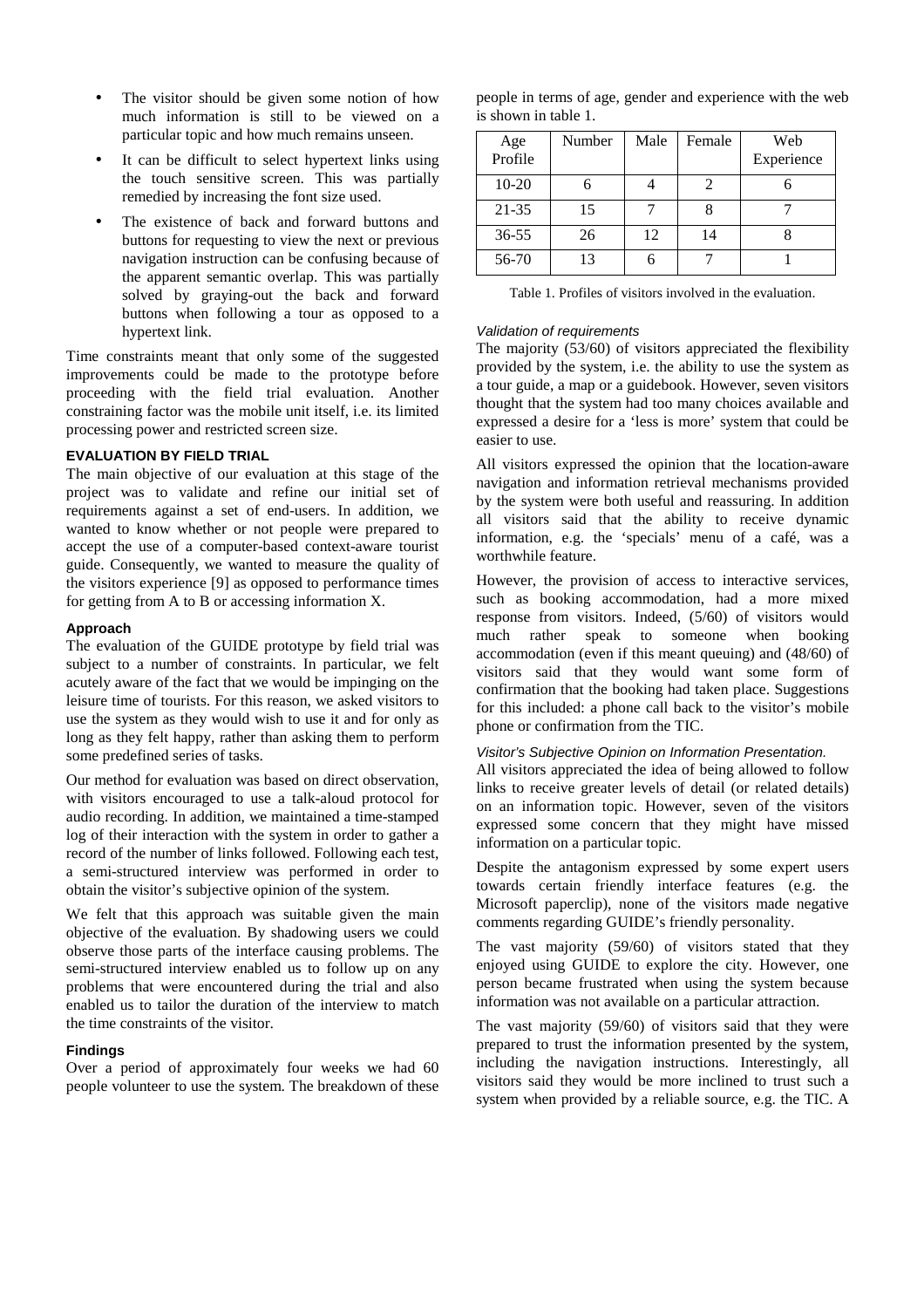number of visitors suggested that their level of trust varied with the apparent accuracy of the information presented.

#### *Visitor's Subjective Opinion on the GUIDE unit.*

A reasonable majority (45/60) of visitors were basically happy with the dimensions and weight of the portable GUIDE unit. Of those that were not, only two stated that they would have preferred a smaller (PDA) sized device while 13 said they would have preferred a thinner device.

#### *Interesting Results Based On Visitor Profile*

All visitors in the 10 to 20 age profile seemed to revel in the technology and visited approximately twice as many links (per minute of usage) as those from other age profiles. This does not necessarily mean that visitors from this age group were learning more, but does suggest that they were more eager to explore the information available.

The vast majority (21/22) of visitors without previous web experience felt comfortable using the system to follow a tour and retrieve information by navigating hypertext links after a brief five minute training session.

#### *Visitors Acceptance of Awareness Information*

A large majority (54/60) of visitors said that they were aware that their GUIDE unit utilized wireless communications in a similar way to a mobile phone and that when no bars of connectivity were shown on the interface then reduced functionality would be available.

A reasonable majority (47/60) of visitors said that they appreciated that the system knew of their location to within a certain area by receiving location updates.

## **RELATED WORK**

The earliest work on developing a location-aware tourist guide was Cyberguide [11]. An extended version of the system [13] was developed that utilised wireless connectivity in order to enable visitors on demonstration days to observe the location of other visitors.

Closely related work in the area of intelligent context-aware electronic tourist guides is currently being conducted as part of the HIPS (Hyper-Interaction within Physical Space) project [1].

Work on presenting 'intelligent labels', i.e. tailored information, to museum visitors is being carried out under the auspicious of the ILEX project [5]. Information is based on the visitor's profile and what they have seen previously.

# **FUTURE WORK**

For future work, we intend to investigate the potential benefits of supplementing the existing GUDIE infrastructure with the latest low-power, micro-cellular, wireless communications technologies, such as Bluetooth. In particular, we hope to extend GUIDE services to within buildings and investigate the potential for developing additional context-aware interactive services. With this extended communications infrastructure in place we intend to assess the potential for performing highly computational tasks, such as the calculation of a tour, remotely. A number

of the issues that can arise from performing remote computation in a mobile interactive system, e.g. the affect on interactive feedback, are investigated in [7].

Another future direction for GUIDE will be to utilize the growing acceptance of connected personal computing devices, e.g. WAP phones. It should be possible, in the near future, to enable visitors to download software onto their own device (with built-in Bluetooth support) in order to enable access to context-aware information and services.

A further avenue to explore is the potential for making the visitor's profile persistent. This raises some interesting possibilities, for example, if a visitor has shown an interest in castles on a previous city visit then this could be stored in their profile and used to tailor the presentation of information on future visits.

## **DISCUSSION AND CONCLUSION**

This paper has described our development and evaluation of GUIDE, a prototype system for providing city visitors with context-aware information.

Through our evaluation of GUIDE, we found a surprisingly high level of acceptability across a wide range of users. However, for some visitors the flexibility provided by the system was a little bewildering and this illustrates the need to enable visitors to choose the level of functionality that they require. In addition, visitors should be able to choose GUIDE units based on different form factors and input devices. For example, use of the NaviPoint [10] input device could enable a system that supports one-handed operation.

A number of implications arise should systems like GUIDE become popular. For example, some form of agent will be required to enter dynamic information into the system and maintain/monitoring the accuracy of information. In Lancaster, the TIC is requesting additional council funding in order to employ a member of staff to act in this role.

Another implication is the potential effect of a system like GUIDE on the local business model. It will be interesting to discover the critical mass needed, i.e. the number of visitors using GUIDE, before local businesses consider GUIDE an important avenue for marketing their products.

The following conclusions could be used by others working on designing interactive systems based around mobile computing and/or context-aware systems.

- Interaction with a context-aware/location-aware system is not affected by the design of the user interface alone. In fact, interaction with GUIDE is, to a large extent, governed by the design of the infrastructure, i.e. the strategic placement of cells in order to provide appropriate areas of location resolution and network connectivity.
- Our experience with evaluating the presentation of context-aware information has taught us that designers need to be careful when deciding to pre-